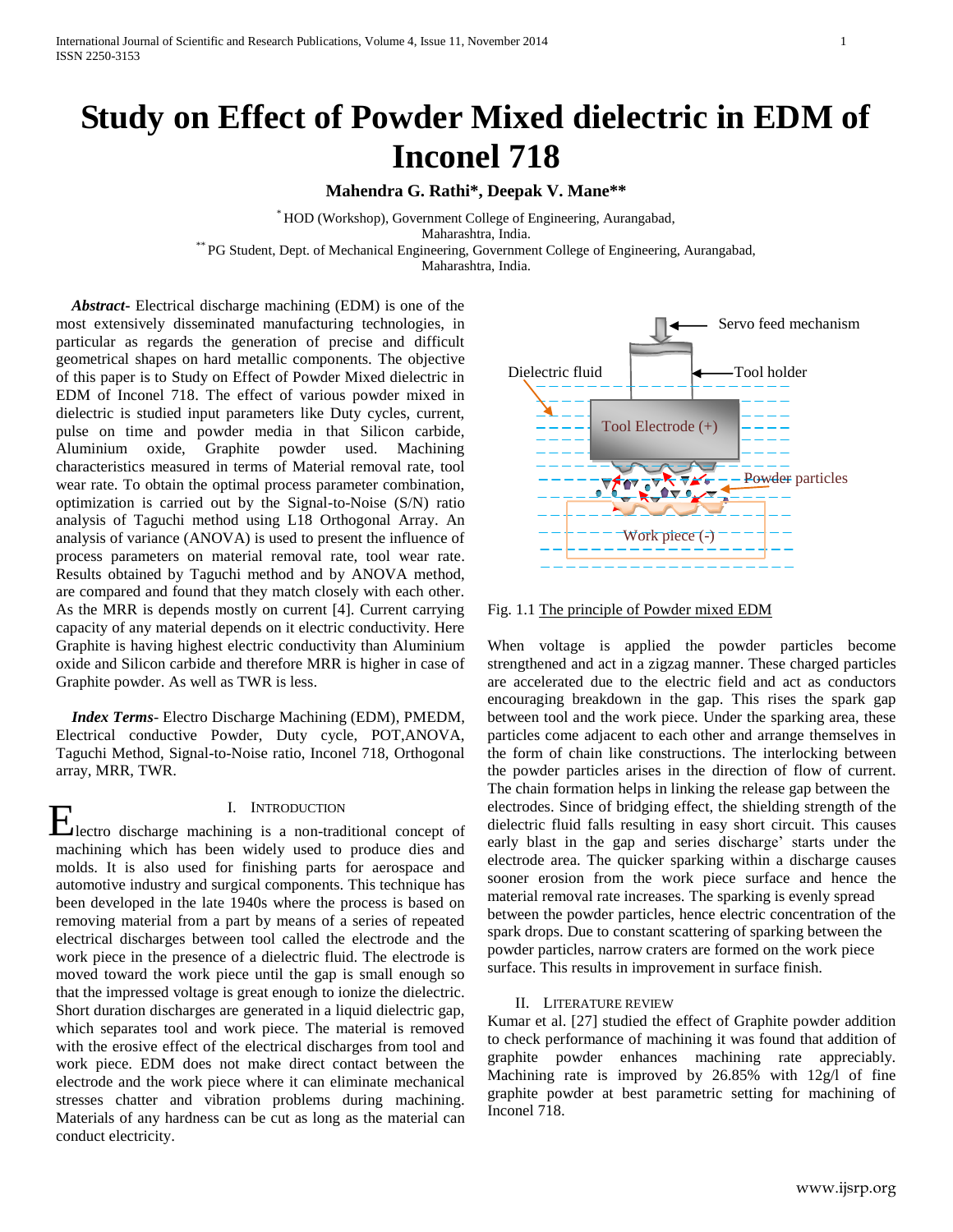Sharma et al. [2] made an attempt to study the effect of Al powder on the machining performance of conventional EDM with reverse polarity. They have found that with increase in the grain size of the Aluminium powder particles in the dielectric, the material removal rate increases continuously.

Ghewade et al. [28] studied The material removal rate (MRR) mainly affected by peak current (Ip) and gap voltage (Vg). The effect of pulse-on time (Ton) is less on MRR. Duty cycle (t) has

least effect on it. The electrode wear rate (EWR) is mainly influenced by pulse-on time (Ton) and duty cycle (t). The effect of peak current (Ip)  $\&$  gap voltage (Vg) is less on EWR and has least effect on it.

Kansal et al. [4] studied the effect of Silicon powder mixing into the dielectric fluid of EDM on machining characteristics of AISI D2 (a variant of high Carbon high Chrome) die steel. Peak current, concentration of the Silicon powder, pulse-on time, pulse-off time, and gain significantly affect the material removal in PMEDM. Peak current and concentration of Silicon powder are the most influential parameters for causing material removal. The suspension of Silicon powder into the dielectric fluid of EDM appreciably enhances material removal rate.

Kung et al. [11] studied the effect PMEDM on Cobalt-bonded tungsten carbide (WC-Co). They have showed that the MRR generally increases with an increase of aluminum powder concentration. This trend is valid up to a maximum value, after a certain limit, the increase of aluminum powder concentration leads to the decrease of MRR. MRR also increases with grain size and pulse on time.

Singh et al. [10] made an attempt to study the effect of Aluminium powder mixed in the dielectric fluid of electric discharge machining on the machining characteristics of Hastelloy. They have found that the addition of Aluminium powder in EDM oil results in appreciable reduction in TWR of Hastelloy when machined with Copper electrode.TWR of Copper electrode can be lowers down by reducing the size of suspended Aluminium powder particles in EDM oil.

Ojha et al. [18] studied on PMEDM of EN-8 steel. Response surface methodology (RSM) has been used to plan and analyze the experiments. They have found TWR increases with lower range of powder concentration shown in Figure 2.8 but then decreases. Increase in tool diameter results in decreasing tool wear.

## III. EXPERIMENTAL SET UP

Powder\_mixed Electric discharge machining has a various machining mechanism from the conventional EDM [3]. In this process, a suitable material in the powder form is mixed into the dielectric fluid either in the same tank or in a separate tank. For better circulation of the powder mixed dielectric, a stirring system is employed. For constant reuse of powder in the dielectric fluid, a modified circulation system (Fig. 3.2) is used.

Work piece material is Inconel 718. Inconel alloy 718 is a highstrength, corrosion-resistant nickel chromium material used at -423° to 1300°F.

|  |  |  | <b>Table 3.1 Physical Properties of Inconel 718</b> |  |  |
|--|--|--|-----------------------------------------------------|--|--|
|--|--|--|-----------------------------------------------------|--|--|

| $8.2$ g/cm <sup>3</sup><br>Density<br>Melting point<br>1260-1340 °C |  |
|---------------------------------------------------------------------|--|
|                                                                     |  |
|                                                                     |  |

**Fig 3.1 Setup of Powder Mixed Electric Discharge Machining**

Typical physical properties are shown in Table 1.1. The agehardenable alloy can be readily fabricated, even into complex parts. Its welding characteristics, especially its resistance to post weld cracking, are outstanding. The ease and economy with which Inconel alloy 718 can be fabricated, combined with good tensile, fatigue, creep, and rupture strength, have resulted in its use in a wide range of applications. Examples of these are components for liquid fueled rockets, rings, casings and various formed sheet metal parts for aircraft and land-based gas turbine engines, and cryogenic tank. It is also used for fasteners and instrumentation parts.



**Fig 3.2 Setup of Electric Discharge Machining**

Inconel 718 alloy is Austenitic structure, precipitation hardening generate "γ" made it excellent mechanical performance. Grain boundary generate "δ" made it the best plasticity in the heat treatment.

**Table 3.2 Inconel 718 Alloy Minimum Mechanical Properties at the Room Temperature**

| Alloy                 | Tensile<br>strength<br>N/mm <sup>2</sup> | Yield<br>Strength<br>N/mm <sup>2</sup> | Elongation<br>5% | <b>Brinell</b><br>Hardness<br>HB |
|-----------------------|------------------------------------------|----------------------------------------|------------------|----------------------------------|
| Solution<br>treatment | 965                                      | 550                                    | 30               | < 363                            |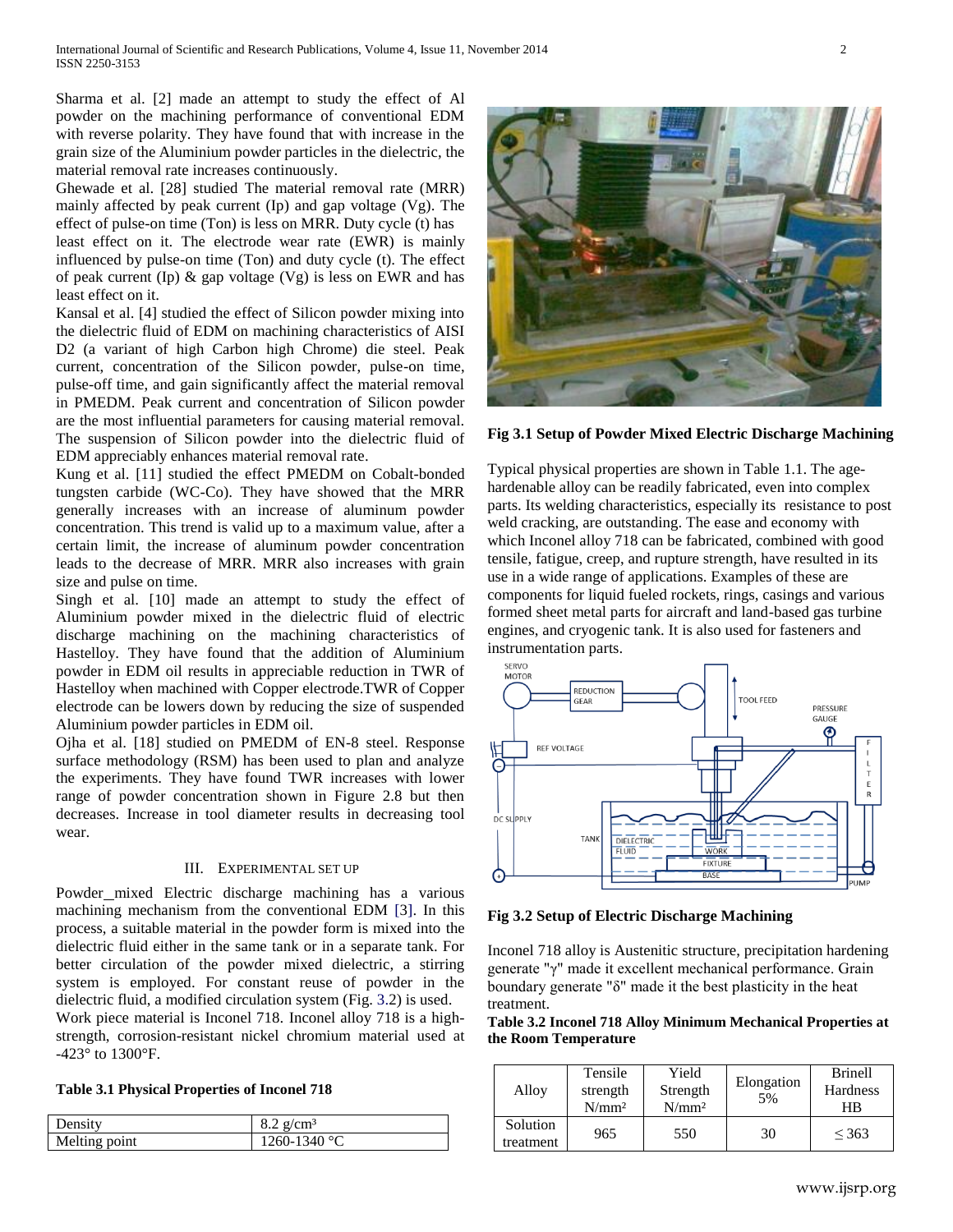Copper is used as a tool electrode and dielectric fluid used is power mixed (Graphite, Al2O3 and SiC) Kerosene. Properties of abrasive which are used as dielectric medium are as shown in Table 3.5.

**Table 3.3 Properties of Abrasive**

| Powder                 | Density<br>(gm/cm)<br>3) | Thermal<br>conductivi<br>ty (w/cm- | Electrica<br>resistivit<br>y (Ohm-<br>cm) | Meltin<br>g point<br>(k) | Sp.<br>Heat<br>$(J/gm-$<br>k) |
|------------------------|--------------------------|------------------------------------|-------------------------------------------|--------------------------|-------------------------------|
| Graphite               | 2.15                     | 119-165                            | 1.350                                     | 3800                     | 1.190                         |
| Silicon<br>Carbide     | 3.21                     | 120                                | $1*10^6$                                  | 3170                     | 0.790                         |
| Alumini<br>um<br>Oxide | 3.95                     | $31 - 40$                          | $1*10^{11}$                               | 2350                     | 0.77                          |

Following input parameters are taken into consideration:

- i. Powder media (Graphite, Al2O3 ,SiC)
- ii. Current (A)
- iii. Pulse on time(μsec)
- iv. Duty cycle (%).

Current: Current is measured in Amp, which is allowed to flow per cycle. Discharge current is directly proportional to the Material removal rate.

Spark On-time (pulse time or Ton): The duration of time (μs) the current is allowed to flow per cycle. Material removal is directly proportional to the amount of energy applied during this on-time. This energy is really controlled by the peak current and the length of the on-time.

Duty cycle (τ): It is a percentage of the on-time relative to the total cycle time. This parameter is calculated by dividing the ontime by the total cycle time (on-time pulse off time) as shown by Equation 3.1.

 Ton Duty cycle  $(\tau)$ : —  $\cdots$   $\cdots$   $\cdots$  2.1 Ton+Toff

Straight polarity (electrode negative) is used because it is desirable setting for material transfer to occur and also has better surface finish [6].

## **Response Variable :**

There are many response variables such as MRR, TWR, and hardness of machined surface, surface roughness, dimensional accuracy and surface integrity

Following parameters are selected:

- i. MRR ( Material removal rate)
- ii. TWR (tool wear rate)

MRR: MRR generally increases with an increase of powder concentration. This trend is valid up to a maximum value, after a certain limit, the increase of powder concentration leads to the

decrease of MRR. MRR also increases with grain size and pulse on time [2, 4].

TWR: The TWR value tends to decrease with the powder concentration down to a minimum value after which it tends to increase.TWR also increases with grain size, with the increase of the discharge current and pulse on time [10, 18].

#### **Table 3.4 Response Variables used**

| <b>Response variable</b> | <b>Response type</b> | Unit   |
|--------------------------|----------------------|--------|
| Material Removal<br>Rate | Higher the Better    | gm/min |
| <b>Tool</b> wear Rate    | Lower the Better     | gm/min |

#### IV. RESULTS AND DISCUSSION

The experiments are performed according to design of experiments (DoE). Among the available methods, Taguchi method is one of the most powerful DoE methods for design of experiment. It is widely recognized in many fields particularly in development of new products and processes in quality control. Here material removal rate, tool wear rate values are response variables. They are analyzed using Minitab software. Initially some trials are taken so we have some direction to experiments. MRR (eq. 1) and TWR (eq. 2) are calculated by the following formula:

Wt. of the WP before machining– Wt. of WP after M/cg

Time

 $MRR = -$ 

 $TWR =$ 

Wt. of the WP before machining– Wt. of WP after M/cg

Time

Copper electrode with a diameter of 6 mm is used as tool electrode. The machining is performed in standard Kerosene. SiC, Graphite and Al2O3 powder is mixed in Kerosene as per the requirements of the experiments. The powder particle size of 15 microns and powder concentration of 50gm/l is used. The parameters selected are peak current, pulse on time, duty cycle and different dielectric media. Material removal rate and tool wear rate are taken as the output parameter.



**Fig 4.1 Workpiece after Machining on EDM**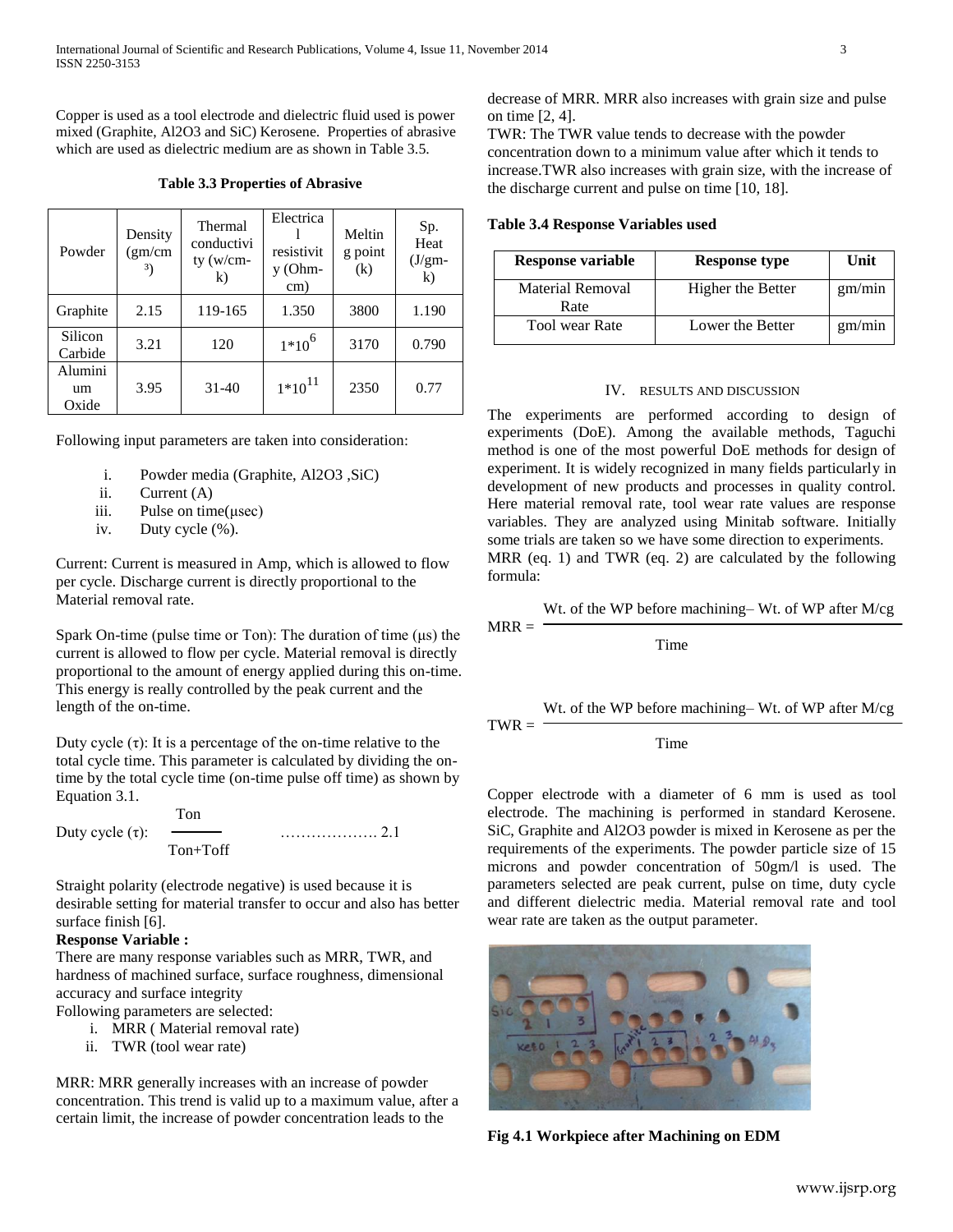International Journal of Scientific and Research Publications, Volume 4, Issue 11, November 2014 4 ISSN 2250-3153

Orthogonal array which is used to perform final experiments and the results are as shown in Table 4.1.

**Table 4.1 L18 Orthogonal Array used for Experiments with** 

**Results**

| Duty<br>cycle | Powder<br>media | <b>Current</b> | <b>POT</b> | <b>MRR</b> | <b>TWR</b> | S/N        | S/N     |
|---------------|-----------------|----------------|------------|------------|------------|------------|---------|
| 90            | Sic             | 12             | 5          | 0.07785    | 0.002193   | $-22.1748$ | 53.1793 |
| 90            | Sic             | 15             | 10         | 0.142      | 0.0037879  | $-16.9542$ | 48.4321 |
| 90            | Sic             | 18             | 20         | 0.1678     | 0.0045977  | $-15.5042$ | 46.7492 |
| 90            | Graphite        | 15             | 20         | 0.134      | 0.0037313  | $-17.4579$ | 48.5627 |
| 90            | Graphite        | 18             | 5          | 0.204      | 0.0057471  | $-13.8074$ | 44.811  |
| 90            | Graphite        | 12             | 10         | 0.0896     | 0.0023923  | $-20.9538$ | 52.4235 |
| 90            | AI203           | 12             | 20         | 0.07128    | 0.00292    | $-22.9406$ | 50.6923 |
| 90            | Al203           | 15             | 5          | 0.1236     | 0.0036101  | $-18.1596$ | 48.8496 |
| 90            | Al203           | 18             | 10         | 0.1818     | 0.004914   | $-14.8081$ | 46.1713 |
| 85            | Sic             | 18             | 5          | 0.2078     | 0.005618   | $-13.6471$ | 45.0084 |
| 85            | Sic             | 12             | 10         | 0.08799    | 0.0023781  | $-21.1113$ | 52.4753 |
| 85            | Sic             | 15             | 20         | 0.1132     | 0.0031898  | $-18.9231$ | 49.9248 |
| 85            | Graphite        | 18             | 10         | 0.2272     | 0.0060606  | $-12.8718$ | 44.3497 |
| 85            | Graphite        | 12             | 20         | 0.07547    | 0.0020964  | $-22.4445$ | 53.5704 |
| 85            | Graphite        | 15             | 5          | 0.1409     | 0.0039139  | $-17.0218$ | 48.1478 |
| 85            | Al2O3           | 15             | 10         | 0.1806     | 0.0049505  | $-14.8656$ | 46.107  |
| 85            | Al2O3           | 18             | 20         | 0.2115     | 0.0057971  | $-13.4938$ | 44.7358 |
| 85            | Al2O3           | 12             | 5          | 0.06882    | 0.00295    | $-23.2457$ | 50.6036 |

## **4.1 Signal-to-noise ratio for Response Characteristics:**

The parameters that influence the output can be categorized into two classes, namely controllable (or design) factors and uncontrollable (or noise) factors. Controllable factors are those factors whose values can be set and easily adjusted by the designer. Uncontrollable factors are the sources of variation often associated with operational environment. The best settings of control factors as they influence the output parameters are determined through experiments.

Depending upon the type of response, the following three types of S/N ratios are employed in practice:

#### **Higher the Better:**

 $(S/N)$  HB = -10 log (MSDHB) Where

$$
MSD_{HB} = \frac{1}{R} \sum_{i=1}^{R} (\frac{1}{Y_i})^2
$$

 $MSDHB$  = Mean Square Deviation for higher-the-better response

**Lower the Better:**

 $(S/N)$  LB = -10 log (MSD<sub>LB</sub>)

Where

$$
\text{MSDLB} = \frac{1}{R} \sum_{i=1}^{R} (\text{Yi})^2
$$

MSDHB =Mean Square Deviation for Lower-the-better response

| Response Name        |   | Material removal rate |
|----------------------|---|-----------------------|
| Response type        |   | Higher the better     |
| <b>Response Name</b> | ÷ | Tool wear rate        |
| Response type        |   | Lower-the-better      |

## **4.2 ANOVA (Analysis Of Variance):**

In statistics, analysis of variance (ANOVA) is a collection of statistical models, and their associated procedures, in which the observed variance is partitioned into components due to different explanatory variables. The initial techniques of the analysis of variance were developed by the statistician and geneticist R. A. Fisher in the 1920s and 1930s, and are sometimes known as Fisher's ANOVA or Fisher's analysis of variance, due to the use of Fisher's F-distribution as part of the test of statistical significance.

# **Analysis of MRR:**

Analysis of variance (ANOVA) for material removal rate (gm/min) is given in Table 4.2. These values are obtained from Minitab 16 software. It shows that current and powder media are the significant parameters for material removal rate. The increase of peak current will increase the pulse discharge energy channel diameter and hence an increase in the crater diameter and depth which in turn can improve the metal removal rate. Similar trend is observed by S. Habib [24]. With the increase in pulse on-time the MRR decreased. This trend is exactly matching with the results of Kansal et al. [4]. This may be due to reason that with high pulse on time more material gets melted at the tool work piece interface, which require proper flushing time but as the value of pulse off time is too short, so there is not enough time for the flushing to clear the debris from the inter-electrode gap between the tool and work piece, so arcing take place which result in decreasing the MRR. As the MRR is depends mostly on current. Current carrying capacity of any material depends on it electric conductivity. Here Graphite is having highest electric conductivity than Al2O3 and SiC. Therefore MRR is higher in case of Graphite powder.

The value of F ratio is greater than 4 for current, hence this is significant. Remaining parameters are not significant. The relation between material removal rate and respective process parameters are shown in Figure 4.2. Here larger signal to noise ratio is considered as better one, hence values of plot at top positions indicate better results.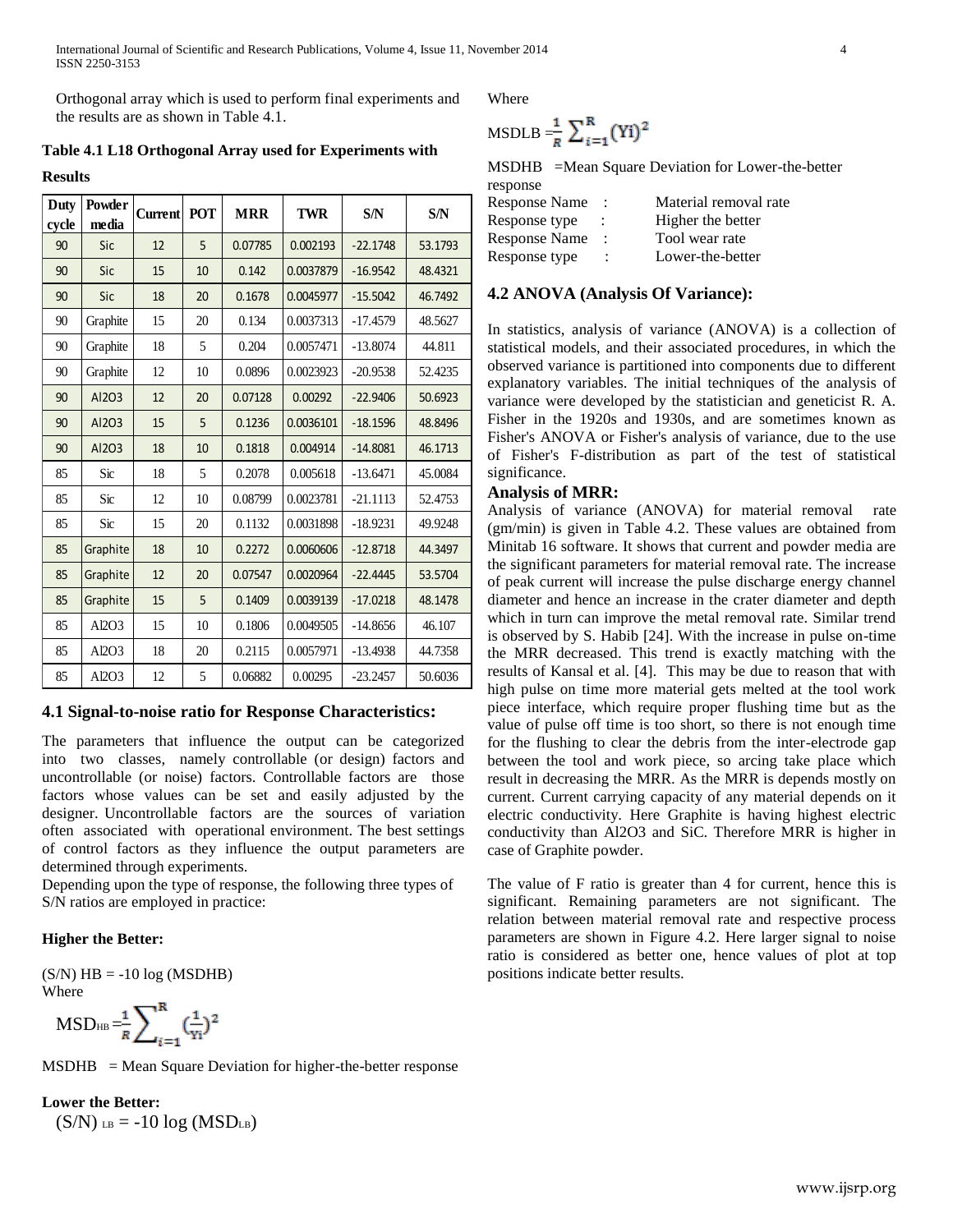**Table 4.2 ANOVA for Material Removal Rate (gm/min)**

| <b>Source</b>                | DF             | Seq SS        | Adj MS                 | F         | P         |  |  |
|------------------------------|----------------|---------------|------------------------|-----------|-----------|--|--|
| Powder<br>Media              | 1              | 0.000821      | 0.000821               | 3.29      | 0.10      |  |  |
| Current<br>(A)               | $\overline{2}$ | 0.000464      | 0.000232               | 0.93      | 0.42<br>6 |  |  |
| <b>POT</b><br>$(\mu$ sec $)$ | $\mathbf{2}$   | 0.044298      | 0.022149               | 88.7<br>9 | 0.00      |  |  |
| Duty<br>Cycle<br>(% )        | $\mathbf{2}$   | 0.001577      | 0.000788               | 3.16      | 0.08<br>6 |  |  |
| Error                        | 10             | 0.002494      | 0.000249               |           |           |  |  |
| Total                        | 17             | 0.049655      |                        |           |           |  |  |
| $S = 0.01579$                |                | $R-Sq = 95.0$ | $= 91.5%$<br>R-Sq(adj) |           |           |  |  |



# **Fig 4.2: Main Effects Plot of SN Ratios for Material Removal Rate (gm/min)**

The interaction between process parameters, i.e. the combined effect of parameters on response variables are shown in the Figure 4.3. Considering powder media and current, the lowest value for material removal rate is obtained at 12 A current and SiC as powder media while the highest value is obtained at 18 A current and Graphite.

Considering powder media and POT, the lowest value is obtained at 5 µsec POT and SiC as a powder media while highest value is obtained at 5 µsec POT and Graphite as powder m media.

Whereas for powder media and duty cycle, lower value is obtained at 90% duty cycle and SiC as powder media while highest value is obtained at 90% duty cycle and Graphite as powder media.

Now, considering current and POT, lower value of material



# **Fig 4.3 Interaction Plot for Material Removal Rate (gm/min)**

higher value is obtained at 18 A current and 5 µsec POT. For current and duty cycle, lowest value of material removal rate is obtained at 12 A current and 90% duty cycle while highest value is at 18 A current and 85% duty cycle. Whereas for POT and duty cycle , lowest value is obtained at 20 µsec POT and 90% duty cycle while highest value is obtained at 10 µsec POT and 85% duty cycle.

# **Analysis of TWR :**

Analysis of variance (ANOVA) for tool wear rate (gm/min) is given in Table 4.3. These values are obtained from Minitab 16 software. It shows that current and powder media are the significant parameters for Tool Wear rate. Increasing discharge current results in the melting and evaporation of a larger amount of material from the craters formed on both tool and work surfaces. As the TWR is depends mostly on current. Current carrying capacity of any material depends on it electric conductivity.

#### **Table 4.3 ANOVA for Tool Wear Rate (gm/min)**

| <b>Source</b>                | DF                                                         | Seq SS   | Adj MS   | F     | P     |  |  |  |
|------------------------------|------------------------------------------------------------|----------|----------|-------|-------|--|--|--|
| Duty<br>Cycle<br>(% )        | 1                                                          | 0.000001 | 0.000001 | 2.50  | 0.145 |  |  |  |
| Powder<br>Media              | $\mathbf{2}$                                               | 0.000001 | 0.000000 | 2.34  | 0.146 |  |  |  |
| Current<br>(A)               | 2                                                          | 0.000026 | 0.000013 | 63.50 | 0.000 |  |  |  |
| <b>POT</b><br>$(\mu$ sec $)$ | $\mathbf{2}$                                               | 0.00000  | 0.000000 | 1.03  | 0.392 |  |  |  |
| Error                        | 10                                                         | 0.000002 | 0.000000 |       |       |  |  |  |
| Total                        | 17                                                         | 0.000030 |          |       |       |  |  |  |
| $S =$                        | 0.0004565<br>$= 88.4%$<br>93.2%<br>$R-Sq =$<br>$R-Sq(adi)$ |          |          |       |       |  |  |  |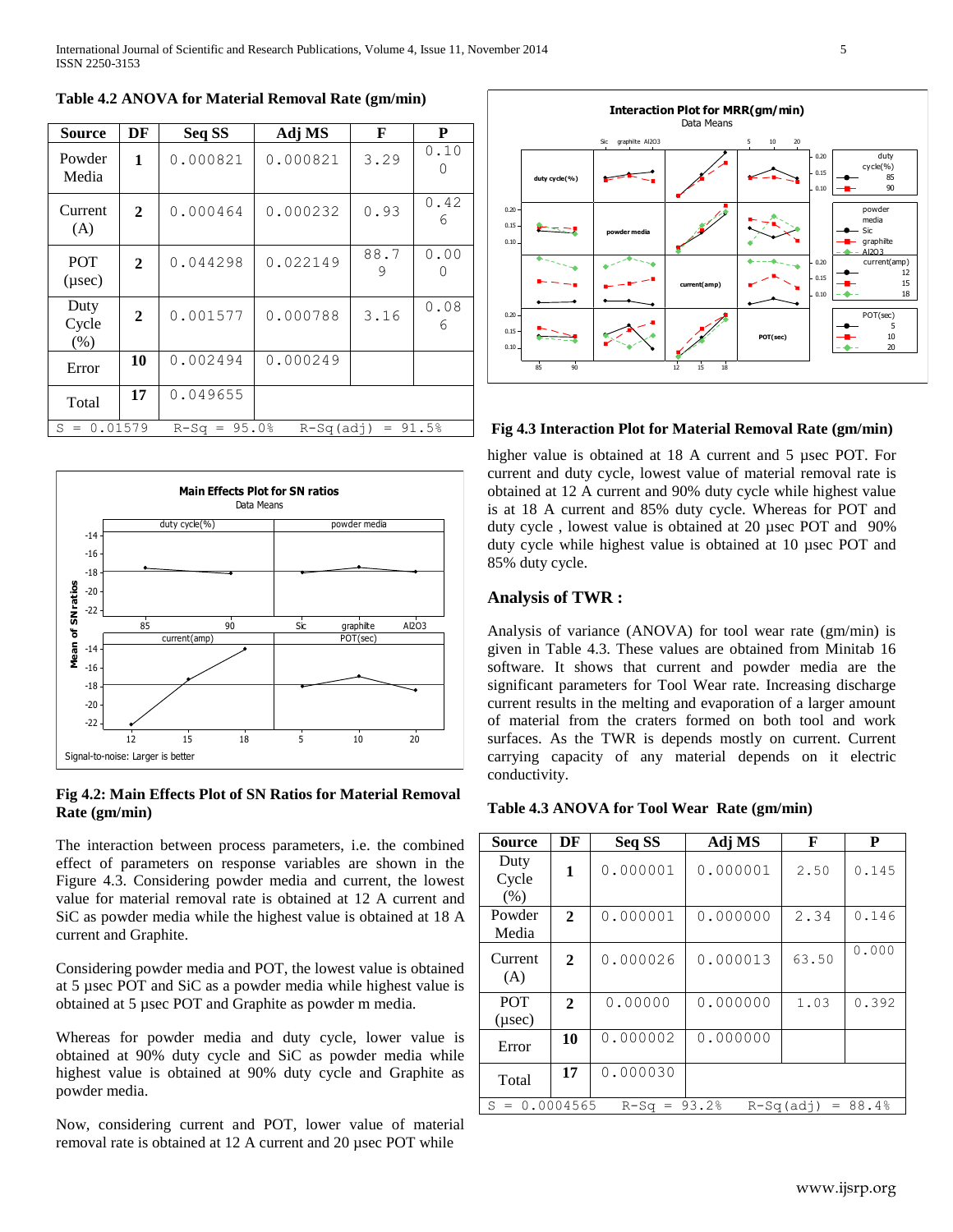Here Graphite is having highest electric conductivity than Al2O3 and Sic. Therefore TWR is higher in case of Graphite powder and lower in case of Al2O3 and SiC. Increasing discharge current results in the melting and evaporation of a larger amount of material from the craters formed on both tool and work surfaces thus TWR increase with current [20].

The value of F ratio is greater than 4 for current, hence this is significant. Remaining parameters are not significant. The relation between Tool wear rate and respective process parameters are shown in Figure 4.4. Here lower signal to noise ratio is considered as better one, hence values of plot at top positions indicate better results.



#### **Fig 4.4: Main Effects Plot of SN Ratios for Tool Wear Rate (gm/min)**

The interaction between process parameters, i.e. the combined effect of parameters on response variables are shown in the Figure 4.13.



**Fig 4.5 Interaction Plot for Tool Wear Rate (gm/min)**

Considering powder media and current, the lowest value for tool wear rate is obtained at 12A current and SiC as powder media while the highest value is obtained at 18 A current and Graphite. Considering powder media and POT, the lowest value is obtained at 5 µsec POT and SiC as a powder media while highest value is obtained at 5 µsec POT and as powder media. Whereas for powder media and duty cycle, lower value is obtained at 90% duty cycle and SiC as powder media while highest value is obtained at 90% duty cycle and Graphite as powder media.

Now, considering current and POT, lower value of material removal rate is obtained at 12 A current and 30 µsec POT while higher value is obtained at 18 A current and 5 µsec POT. For current and duty cycle, lowest value of Tool wear rate is obtained at 12 A current and 90% duty cycle while highest value is at 18 A current and 85% duty cycle. Whereas for POT and duty cycle, lowest value is obtained at 30 µsec POT and 90% duty cycle while highest value is obtained at 10 µsec POT and 85% duty cycle.

## V. CONCLUSION

Powder mixing into the dielectric fluid of EDM is one of the innovative developments that ensure better machining rates at desired surface quality and at reduced tool wear rate. The present work on addition of powder in Kerosene based on trial and main experiments resulted in high MRR and minimum TWR. The results are obtained from the present investigation for selecting the optimum machining conditions for Inconel-718 work material, which is extensively used in steam turbine, rocket engine, and exhaust system of formula one car. Within the range of parameters selected the following specific conclusions are drawn from the experimental results.

- Maximum MRR is obtained at a high peak current of 18 A, a moderate Ton of 5μs, duty cycle 85% and Graphite as powder media.
- Low TWR is achieved at a current of 12 A, a moderate Ton of 20 μs, duty cycle 90% and SiC as powder media.

#### **REFERENCES**

- [1] P. Pecas and E. Henriques, 2003, "Influence of Silicon Powder-Mixed Dielectric on Conventional Electrical Discharge Machining", International Journal of Machine Tools & Manufacture 43, pp. 1465-1471.
- [2] Saurabh Sharma, Anil Kumar, Naveen Beri and Dinesh Kumar, 2010, "Effect of Aluminium Powder Addition in Dielectric During Electric Discharge Machining of Hastelloy on Machining Performance Using Reverse Polarity", International Journal of Advanced Engineering Technology 1,pp. 13-24.
- [3] [http://nptel.iitk.ac.in/courses/Webcourµsecontents/IIT%20Kharagpur/Man](http://nptel.iitk.ac.in/courses/Webcoursecontents/IIT%20Kharagpur/Manuf%20Proc%20II/pdf/LM-39.pdf) [uf%20Proc%20II/pdf/LM-39.pdf.](http://nptel.iitk.ac.in/courses/Webcoursecontents/IIT%20Kharagpur/Manuf%20Proc%20II/pdf/LM-39.pdf) Module 9 non conventional Machining Version 2 ME, IIT Kharagpur. cited on 20 Sept. 2013 at 11:45 am.
- [4] H.K. Kansal, Sehijpal Singh and Pradeep Kumar, 2007, "Effect of Silicon Powder Mixed EDM on Machining Rate Of AISI D2 Die Steel", Journal of Manufacturing Processes, Vol. 9, pp. 13-22.
- [5] [http://manufacturing.stanford.edu/processes/EDM.pdf.](http://manufacturing.stanford.edu/processes/EDM.pdf) . cited on 20 Sept. 2013 at 11:50 am
- [6] Jagtap V. S., "Analysis of Process Parameter during Machining of Difficult to Cut Materials Using EDM Process", dissertation report of master of engineering Sangli, shivaji University, Kolhapur July-2010.
- [7] Anirban Bhattacharya, Ajay Batish, Gurmail Singh and V. K. Singla, 2012, "Optimal Parameter Settings for Rough and Finish Machining of Die Steels in Powder-Mixed EDM", International Journal of manufacturing technology 63, pp. 537-548.
- [8] Jagtap and Dabade, 2010, "Effect of Process Parameters during Electrical Discharge Machining of Inconel-718", Proceeding of National Conference on Recent Advances in Manufacturing (RAM 2010), pp. 139-142.
- [9] H.K. Kansal, Sehijpal Singh and Pradeep Kumar, 2005, "Parametric Optimization of Powder Mixed Electrical Discharge Machining by